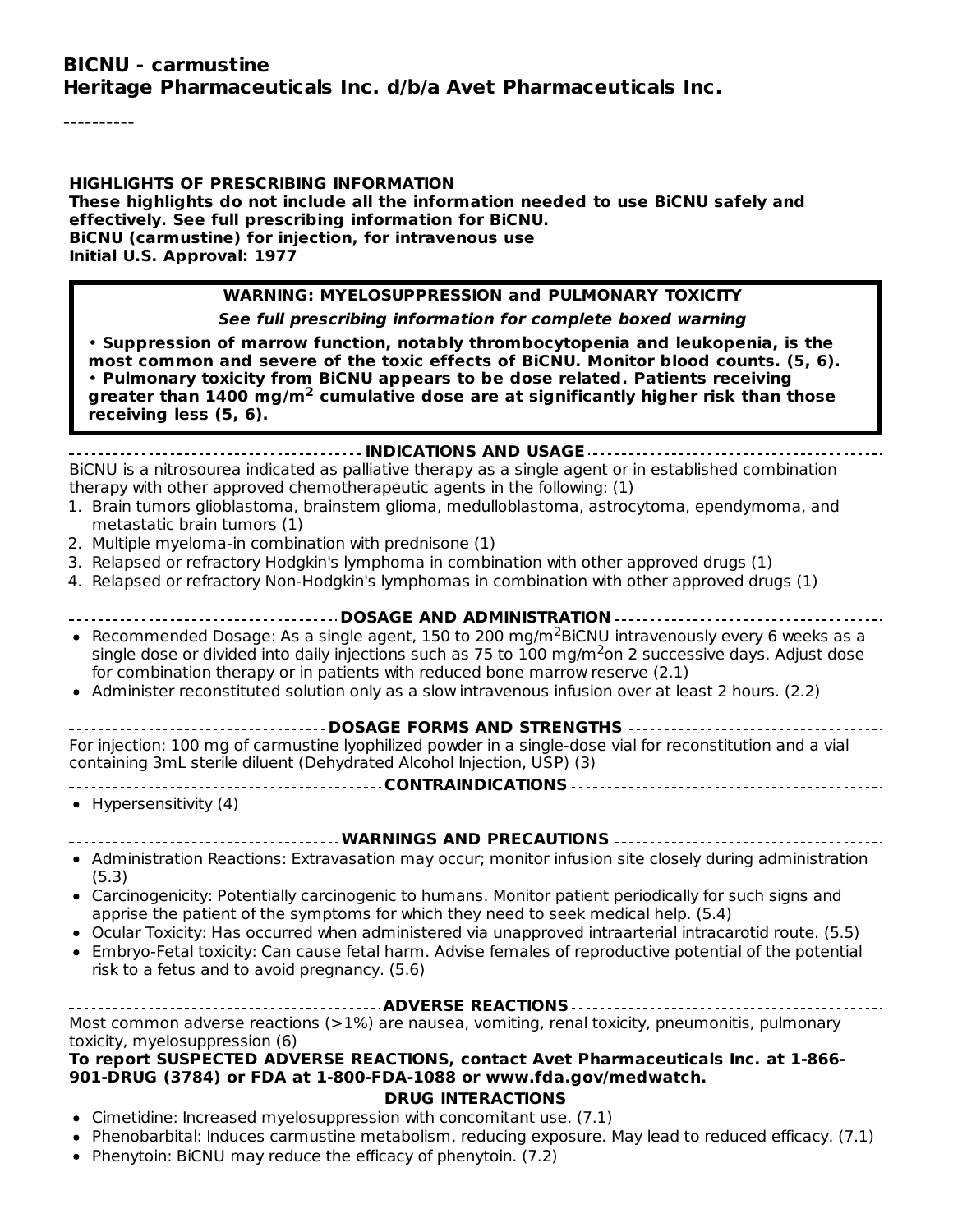#### **USE IN SPECIFIC POPULATIONS**

Lactation: Advise lactating females not to breastfeed (8.2)

#### **See 17 for PATIENT COUNSELING INFORMATION.**

**Revised: 11/2021**

#### **FULL PRESCRIBING INFORMATION: CONTENTS\* WARNING: MYELOSUPPRESSION and PULMONARY TOXICITY 1 INDICATIONS AND USAGE**

#### **2 DOSAGE AND ADMINISTRATION**

- 2.1 Dosage
- 2.2 Preparation and Administration of Intravenous Solution
- **3 DOSAGE FORMS AND STRENGTHS**

#### **4 CONTRAINDICATIONS**

### **5 WARNINGS AND PRECAUTIONS**

- 5.1 Myelosuppression
- 5.2 Pulmonary Toxicity
- 5.3 Administration Reactions
- 5.4 Carcinogenicity
- 5.5 Ocular Toxicity
- 5.6 Embryo-Fetal Toxicity

### **6 ADVERSE REACTIONS**

## **7 DRUG INTERACTIONS**

- 7.1 Effects of Other Drugs on BiCNU
- 7.2 Effects of BiCNU on Other Drugs

## **8 USE IN SPECIFIC POPULATIONS**

- 8.1 Pregnancy
- 8.2 Lactation
- 8.3 Females and Males of Reproductive Potential
- 8.4 Pediatric Use
- 8.5 Geriatric Use

## **10 OVERDOSAGE**

### **11 DESCRIPTION**

## **12 CLINICAL PHARMACOLOGY**

- 12.1 Mechanism of Action
- 12.2 Pharmacodynamics
- 12.3 Pharmacokinetics

## **13 NONCLINICAL TOXICOLOGY**

13.1 Carcinogenesis, Mutagenesis, Impairment of Fertility

### **15 REFERENCES**

## **16 HOW SUPPLIED/STORAGE AND HANDLING**

- 16.1 How Supplied
- 16.2 Storage and Handling

#### **17 PATIENT COUNSELING INFORMATION**

\* Sections or subsections omitted from the full prescribing information are not listed.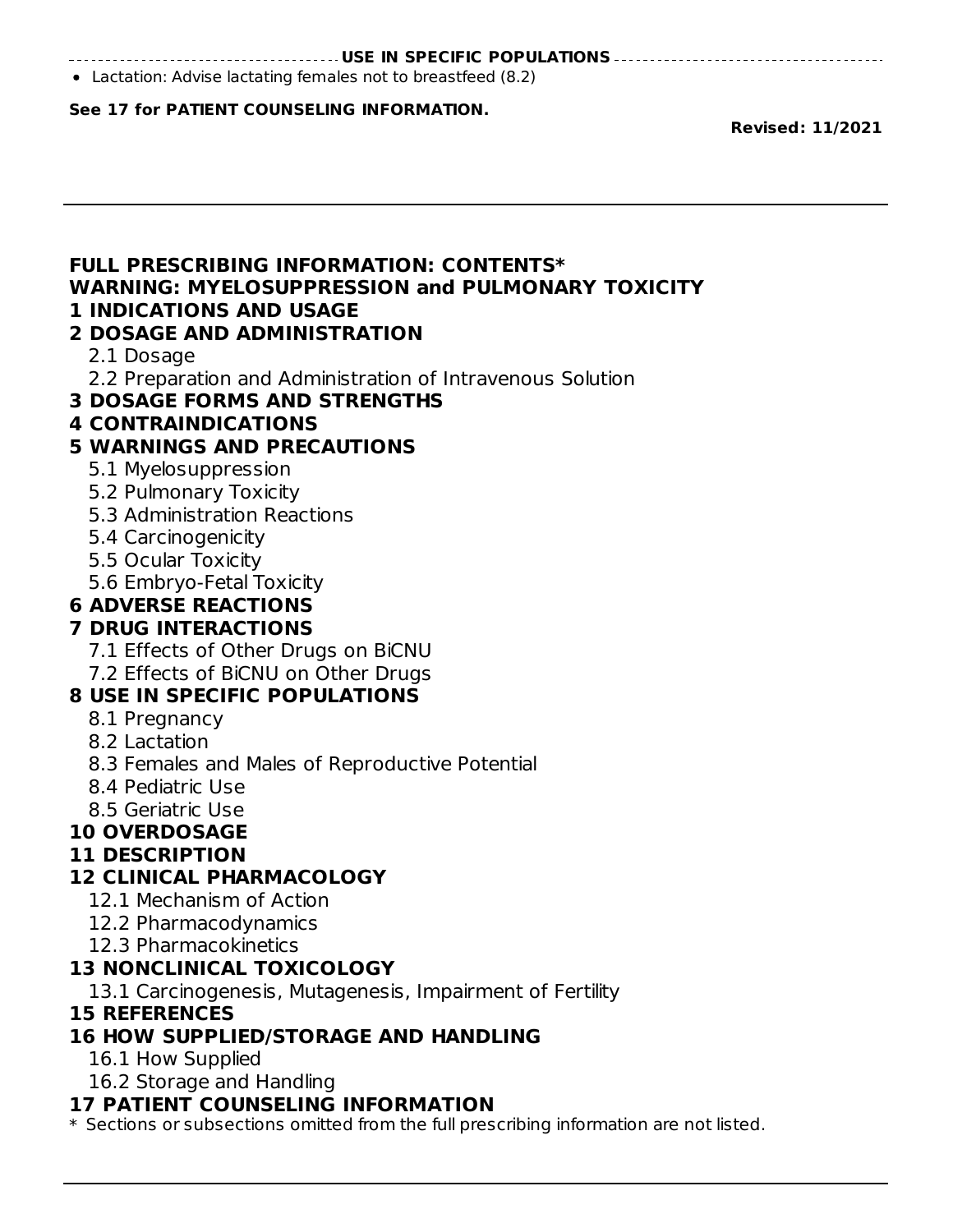#### **FULL PRESCRIBING INFORMATION**

#### **WARNING: MYELOSUPPRESSION and PULMONARY TOXICITY**

#### **Myelosuppression**

**BiCNU causes suppression of marrow function (including thrombocytopenia and leukopenia), which may contribute to bleeding and overwhelming infections. [see Warnings and Precautions (5.1) and Adverse Reactions (6)]. Monitor blood counts weekly for at least 6 weeks after each dose. Adjust dosage based on nadir blood counts from the prior dose [see Dosage and Administration (2.1)]. Do not administer a repeat course of BiCNU until blood counts recover.**

#### **Pulmonary Toxicity**

**BiCNU causes dose-related pulmonary toxicity. Patients receiving greater than 1400 mg/m cumulative dose are at significantly higher risk 2 than those receiving less. Delayed pulmonary toxicity can occur years after treatment, and can result in death, particularly in patients treated in childhood [see Adverse Reactions (6) and Use in Specific Populations (8.4)].**

## **1 INDICATIONS AND USAGE**

 $BiCNU<sup>®</sup> (carmustine for injection)$  is indicated as palliative therapy as a single agent or in established combination therapy in the following:

- Brain tumors glioblastoma, brainstem glioma, medulloblastoma, astrocytoma, ependymoma, and metastatic brain tumors.
- Multiple myeloma in combination with prednisone.
- Relapsed or refractory Hodgkin's lymphoma in combination with other approved drugs.
- Relapsed or refractory Non-Hodgkin's lymphomas in combination with other approved drugs.

## **2 DOSAGE AND ADMINISTRATION**

### **2.1 Dosage**

The recommended dose of BiCNU as a single agent in previously untreated patients is 150 to 200 mg/m<sup>2</sup> intravenously every 6 weeks. Administer as a single dose or divided into daily injections such as 75 to  $100 \text{ mg/m}^2$  on two successive days. Lower the dose when BiCNU is used with other myelosuppressive drugs or in patients in whom bone marrow reserve is depleted. Administer BiCNU for the duration according to the established regimen. Premedicate each dose with anti-emetics.

Adjust doses subsequent to the initial dose according to the hematologic response of the patient to the preceding dose. The following schedule is suggested as a guide to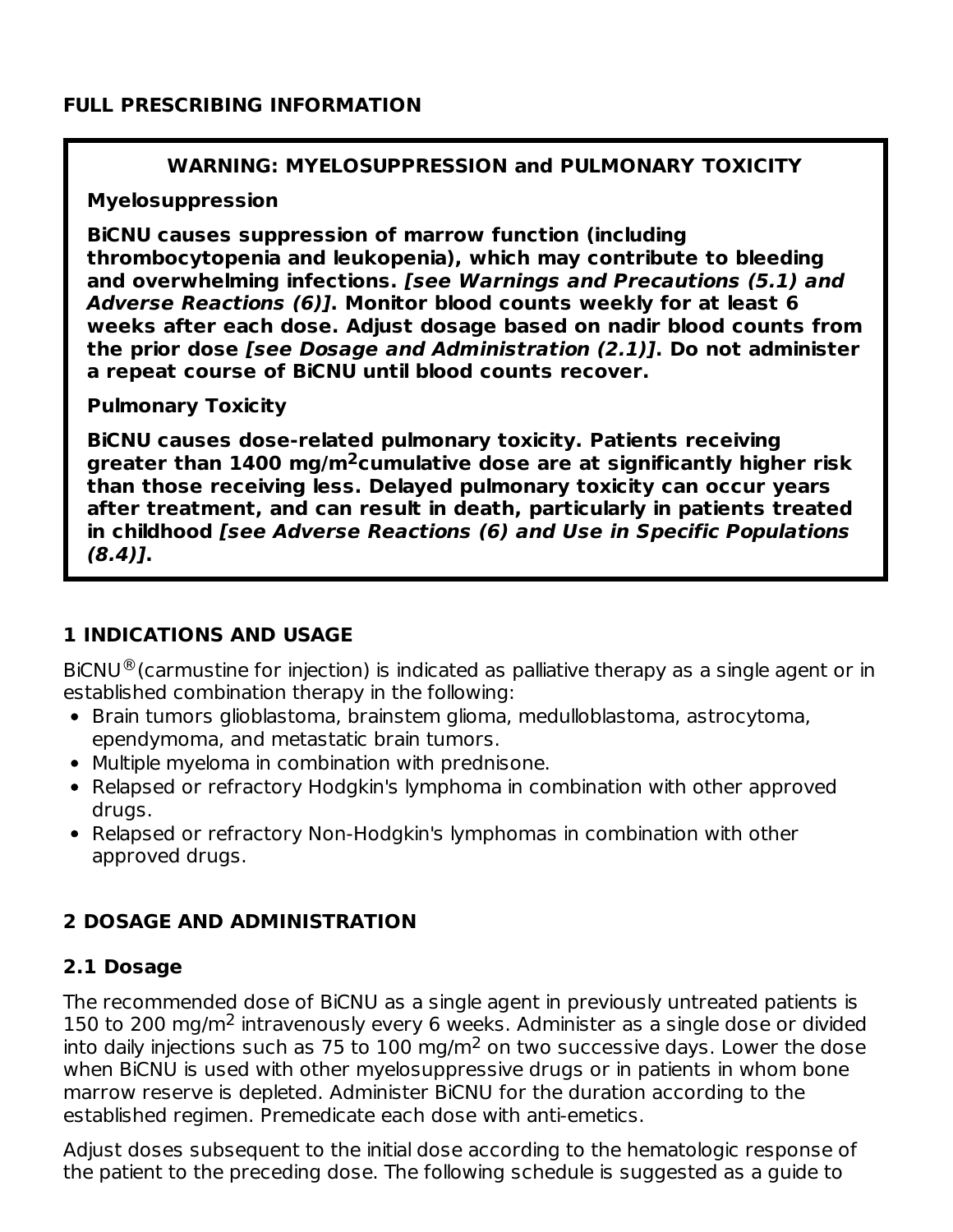| Nadir After Prior Dose     | Percentage of Prior Dose to<br>be Given |      |
|----------------------------|-----------------------------------------|------|
| Leukocytes/mm <sup>3</sup> | Platelets/mm <sup>3</sup>               |      |
| >4000                      | >100,000                                | 100% |
| 3000-3999                  | 75,000-99,999                           | 100% |
| 2000-2999                  | 25,000-74,999                           | 70%  |
| $<$ 2000                   | $<$ 25,000                              | 50%  |

The hematologic toxicity can be delayed and cumulative. Monitor blood counts weekly. Do not administer a repeat course of BiCNU until circulating blood elements have returned to acceptable levels (platelets above 100 Gi/L, leukocytes above 4 Gi/L and absolute neutrophil count above 1 Gi/L). The usual interval between courses is 6 weeks.

Evaluate renal function prior to administration and periodically during treatment. For patients with compromised renal function, monitor for toxicity more frequently. Discontinue BiCNU if the creatinine clearance is less than 10 mL/min. Do not administer BiCNU to patients with compromised renal function. Monitor transaminases and bilirubin periodically during treatment. [see Adverse Reactions (6)].

## **2.2 Preparation and Administration of Intravenous Solution**

- Dissolve BiCNU with 3 mL of the supplied sterile diluent (Dehydrated Alcohol Injection, USP).
- Aseptically add 27 mL Sterile Water for Injection, USP.
	- Each mL of resulting solution contains 3.3 mg of BiCNU in 10% ethanol. Such solutions should be protected from light.
	- The reconstituted solution is a clear, colorless to yellowish solution.
- Once reconstituted, the solution must be further diluted with Sodium Chloride Injection, USP or 5% Dextrose Injection, USP.
	- Examine reconstituted vials for crystal formation prior to use. If crystals are observed, they may be re-dissolved by warming the vial to room temperature with agitation.
	- o Parenteral drug products should be inspected visually for particulate matter and discoloration prior to administration, whenever solution and container permit.
	- After reconstitution as recommended, BiCNU is stable for 24 hours under refrigeration (2°-8°C, 36°-46°F) in glass container. Examine reconstituted vials for crystal formation prior to use. If crystals are observed, they may be redissolved by warming the vial to room temperature with agitation.
	- Vials reconstituted as directed and further diluted with 500 mL Sodium Chloride Injection, USP or 5% Dextrose Injection, USP, in glass or polypropylene containers to a concentration of 0.2 mg/mL, should be stored at room temperature, protected from light and utilized within 8 hours. These solutions are also stable 24 hours under refrigeration (2°-8°C, 36°-46°F) and an additional 6 hours at room temperature protected from light.
- Administer reconstituted solution by slow intravenous infusion over at least two hours. Administration of BiCNU over a period of less than two hours can lead to pain and burning at the site of injection. Monitor the injected area during the administration. The rate of administration of the intravenous infusion should not be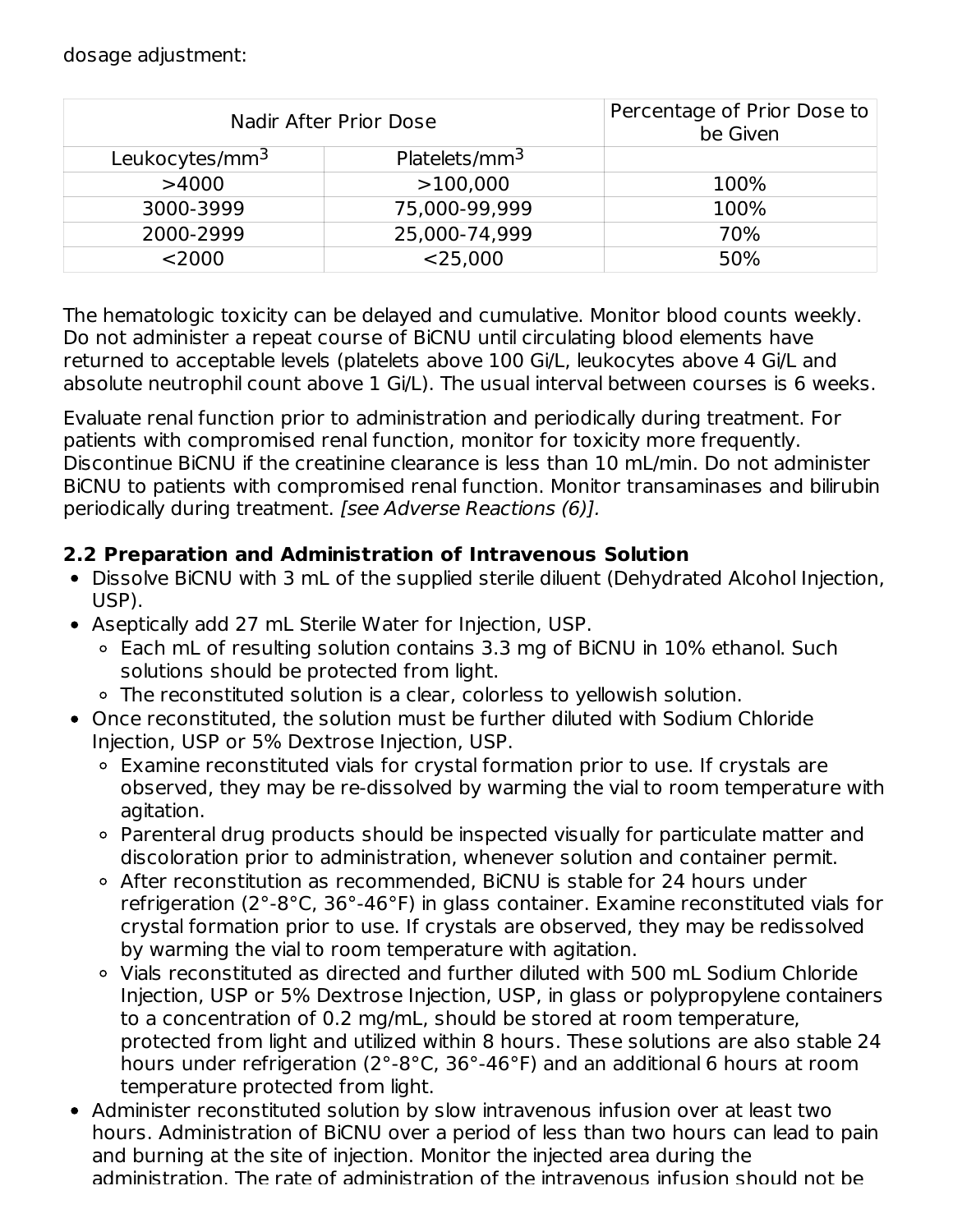administration. The rate of administration of the intravenous infusion should not be more than  $1.66$  mg/m<sup>2</sup>/min.

- See Section 16.2 for important instructions on the storage and handling of the injection. BiCNU is a cytotoxic drug. Follow applicable special handling and disposal procedures. 1
- The lyophilized dosage formulation contains no preservatives and is not intended for use as a multiple dose via.

Accidental contact of reconstituted BiCNU with the skin has caused transient hyperpigmentation of the affected areas. Wear impervious gloves to minimize the risk of dermal exposure impervious gloves when handling vials containing BiCNU. Immediately wash the skin or mucosa thoroughly with soap and water if BiCNU lyophilized material or solution contacts the skin or mucosa $^1\!.$ 

## **3 DOSAGE FORMS AND STRENGTHS**

For injection: 100 mg of carmustine as a lyophilized powder in a single-dose vial for reconstitution and a vial containing 3 mL sterile diluent (Dehydrated Alcohol Injection, USP).

## **4 CONTRAINDICATIONS**

BiCNU is contraindicated in patients with previous hypersensitivity to BiCNU or its components.

# **5 WARNINGS AND PRECAUTIONS**

## **5.1 Myelosuppression**

Bone marrow toxicity is a dose-limiting, common and severe toxic effect of BiCNU occurring 4-6 weeks after drug administration (thrombocytopenia occurs at about 4 weeks post-administration persisting for 1 to 2 weeks; leukopenia occurs at 5 to 6 weeks after a dose of BiCNU persisting for 1 to 2 weeks; thrombocytopenia is generally more severe than leukopenia; anemia is less frequent and less severe compared to thrombocytopenia and/or leukopenia) Complete blood count should therefore be monitored weekly for at least six weeks after a dose. Repeat doses of BiCNU should not be given more frequently than every six weeks. The bone marrow toxicity of BiCNU is cumulative and therefore the dosage adjustment must be considered on the basis of nadir blood counts from prior dose [see Adverse Reactions (6)]. Greater myelotoxicity (e.g., leukopenia and neutropenia) has been reported when carmustine was combined with cimetidine [see Drug Interactions (7)].

# **5.2 Pulmonary Toxicity**

Cases of fatal pulmonary toxicity with BiCNU have been reported. Pulmonary toxicity characterized by pulmonary infiltrates and/or fibrosis has been reported to occur from 9 days to 43 months after treatment with BiCNU and related nitrosoureas. Pulmonary toxicity from BiCNU is dose-related. Patients receiving greater than  $1400$  mg/m $^2$ cumulative dose are at significantly higher risk than those receiving less. However, there have been reports of pulmonary fibrosis in patients receiving lower total doses.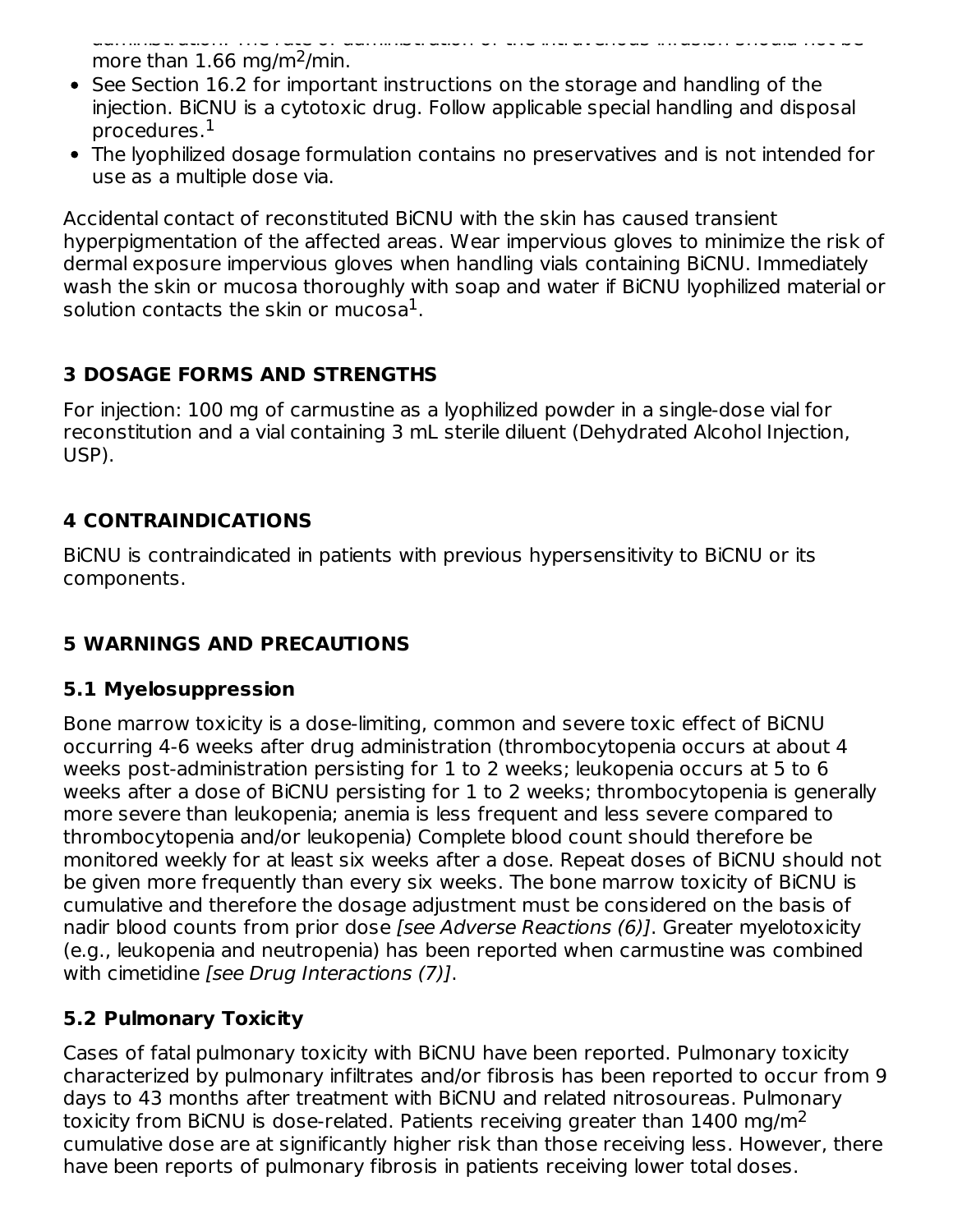Interstitial fibrosis (with lower doses) occurred rarely. Additionally, delayed onset pulmonary fibrosis occurring up to 17 years after treatment has been reported in patients who received BiCNU (in cumulative doses ranging from 770 to  $1800$  mg/m<sup>2</sup> combined with cranial radiotherapy for intracranial tumors) in childhood and early adolescence. Other risk factors include past history of lung disease and duration of treatment. Baseline pulmonary function studies should be conducted along with frequent pulmonary function tests during treatment. Patients with a baseline below 70% of the predicted forced vital capacity (FVC) or carbon monoxide diffusing capacity (DLCO) are particularly at risk.

## **5.3 Administration Reactions**

Injection site reactions may occur during the administration of BiCNU. Rapid intravenous infusion of BiCNU may produce intensive flushing of the skin and suffusion of the conjunctiva within 2 hours, lasting about 4 hours. It is also associated with burning at the site of injection although true thrombosis is rare. Given the possibility of extravasation, close monitoring of the infusion site for possible infiltration during drug administration is recommended. A specific treatment for extravasation reactions is unknown at this time.

# **5.4 Carcinogenicity**

Long-term use of nitrosoureas, such as BiCNU, has been reported to be associated with the development of secondary malignancies. Carmustine was carcinogenic when administered to laboratory animals [see Nonclinical Toxicity (13.1)]. Nitrosourea therapy, such as BiCNU, has carcinogenic potential in humans. Patients treated with BiCNU should be monitored long-term for development of second malignancies.

## **5.5 Ocular Toxicity**

BiCNU has been administered through an intraarterial intracarotid route; this procedure is investigational and has been associated with ocular toxicity. Safety and effectiveness of the intra-arterial route have not been established.

## **5.6 Embryo-Fetal Toxicity**

Carmustine was embryotoxic in rats and rabbits and teratogenic in rats when given in doses lower than the maximum cumulative human dose based on body surface area. There are no adequate and well- controlled studies in pregnant women. Advise pregnant women of the potential risk to the fetus [see Use in Specific Populations (8.1, 8.3)]. Advise females of reproductive potential to use highly effective contraception during and after treatment with BiCNU for at least 6 months after therapy. Advise males of reproductive potential to use effective contraception during and after treatment with BiCNU for at least 3 months after therapy [see Use in Specific Populations (8.1, 8.3)].

## **6 ADVERSE REACTIONS**

The following serious adverse reactions are described elsewhere in the labeling:

- Myelosuppression [see Warnings and Precautions (5.1)]
- Pulmonary toxicity *[see Warnings and Precautions (5.2)]*
- Administration Reactions [see Warnings and Precautions (5.3)]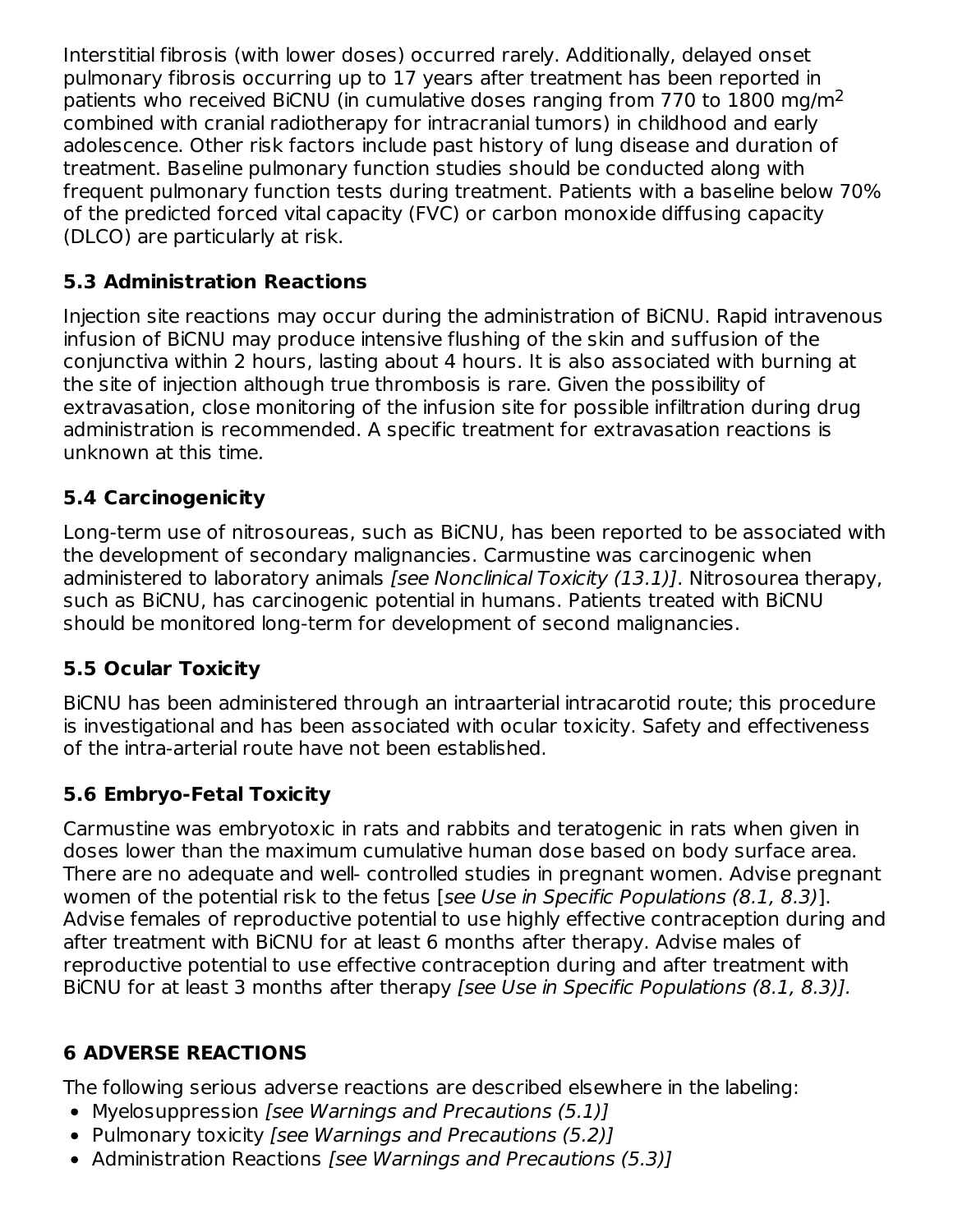- Carcinogenicity [see Warnings and Precautions (5.4)]
- Ocular Toxicity [see Warnings and Precautions (5.5)]

The following adverse reactions associated with the use of BiCNU were identified in clinical studies or postmarketing reports. Because some of these reactions were reported voluntarily from a population of uncertain size, it is not always possible to reliably estimate their frequency or establish a causal relationship to drug exposure.

## **Cardiac Disorders**

Tachycardia and chest pain.

## **Eye Disorders**

Conjunctival edema, conjunctival hemorrhage, blurred vision and loss of depth perception

### **Gastrointestinal Toxicity**

Nausea, vomiting, anorexia, and diarrhea

## **Hepatotoxicity**

Increased transaminase, increased alkaline phosphatase, increased bilirubin levels

## **Infections and Infestations**

Opportunistic infection (including with fatal outcome).

## **Neoplasms Benign, Malignant and Unspecified (including cysts and polyps)**

Acute leukemia, bone marrow dysplasias.

## **Nephrotoxicity**

Progressive azotemia, decrease in kidney size, renal failure

## **Nervous System Disorders**

Headaches, encephalopathy, and seizures

## **Pulmonary Toxicity**

Pneumonitis, interstitial lung disease

## **Reproductive System and Breast Disorders**

Gynecomastia

## **Skin and Subcutaneous Tissue Disorders**

Burning sensation, hyperpigmentation, swelling, pain, erythema, skin necrosis, alopecia, allergic reaction

## **Vascular Disorders**

Veno-occlusive disease.

## **7 DRUG INTERACTIONS**

## **7.1 Effects of Other Drugs on BiCNU**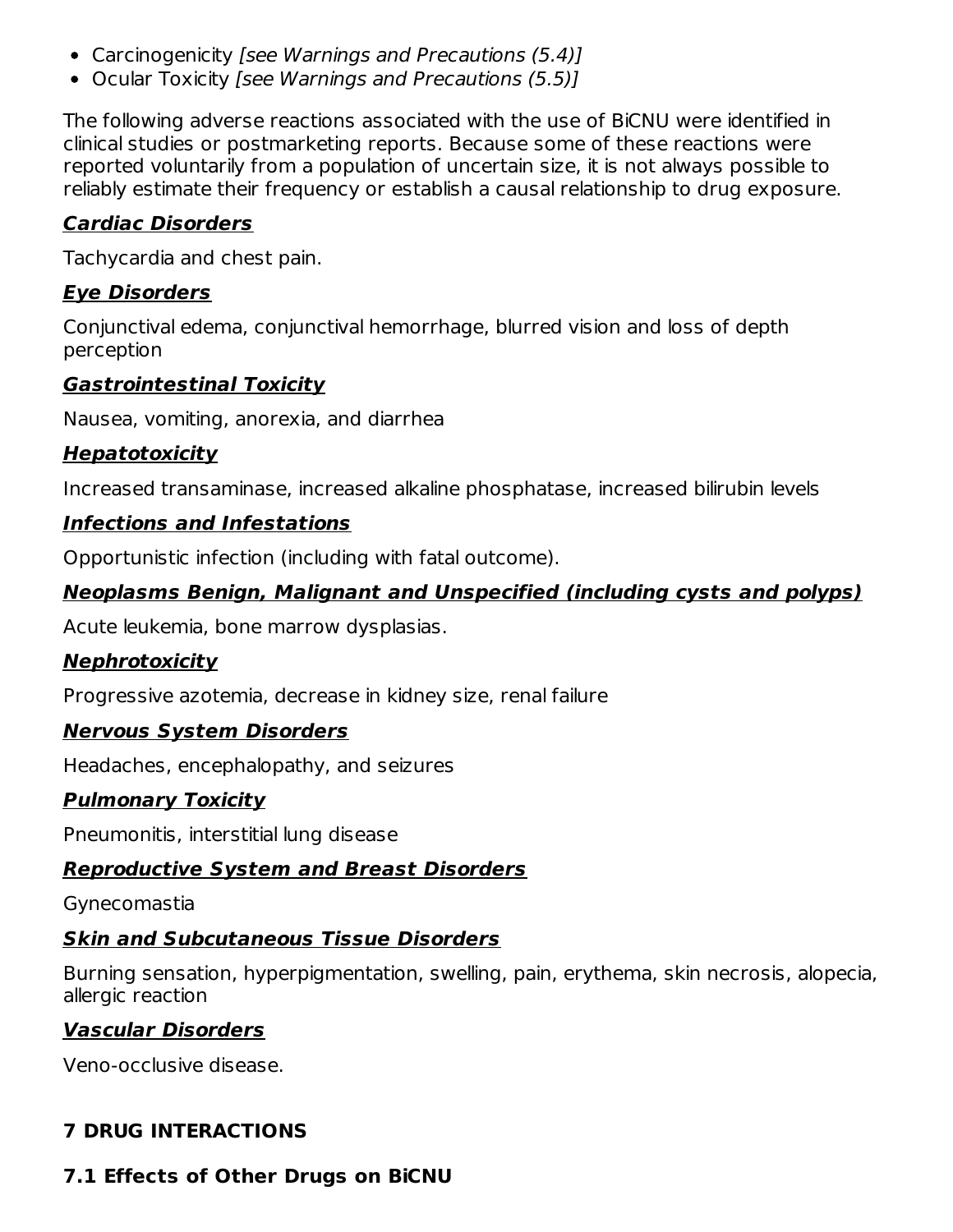Cimetidine: Greater myelosuppression (e.g., leukopenia and neutropenia) has been reported when oral cimetidine has been coadministered with carmustine. Consider alternative drugs to cimetidine.

Phenobarbital: Phenobarbital induces the metabolism of carmustine and may compromise antitumor activity of BiCNU. Consider alternative drugs to phenobarbital.

## **7.2 Effects of BiCNU on Other Drugs**

Phenytoin: BiCNU when coadministered with phenytoin may reduce phenytoin serum concentrations. Consider alternative drugs to phenytoin.

## **8 USE IN SPECIFIC POPULATIONS**

## **8.1 Pregnancy**

### Risk Summary

BiCNU (carmustine for injection) can cause fetal harm when administered to a pregnant woman based on the mechanism of action [see Clinical Pharmacology (12.1)] and findings in animals [see Data]. Limited available data with BiCNU use in pregnant women are insufficient to inform a drug-associated risk of major birth defects and miscarriage. Carmustine was embryotoxic in rats and rabbits and teratogenic in rats (thoracoabdominal closure, neural tube, and eye defects and malformations of the skeletal system of the fetus) when given in doses lower than the maximum cumulative human dose based on body surface area. Consider the benefits and risks of BiCNU for the mother and possible risks to the fetus when prescribing BiCNU to a pregnant woman.

Adverse outcomes in pregnancy occur regardless of the health of the mother or the use of medications. The estimated background risk of major birth defects and miscarriage for the indicated population is unknown. In the U.S. general population, the estimated background risk of major birth defects and miscarriage in clinically recognized pregnancies is 2-4% and 15-20%, respectively.

## Data

## Animal Data

Intraperitoneal (IP) administration of carmustine to pregnant rats 14 days prior to mating and during the period of organogenesis at cumulative doses  $\geq 26$  mg/kg (158) mg/  $\rm m^2$ ), approximately 0.1 times the maximum cumulative human dose of 1400  $mg/m<sup>2</sup>$ , resulted in pre-implantation loss, increased resorptions (including completely resorbed litters), and reduced the number of live births in the presence of maternal toxicity.

Carmustine administered IP to pregnant rats during the period of organogenesis at cumulative doses  $\geq 4$  mg/kg (24 mg/m<sup>2</sup>), approximately 0.02 times the maximum cumulative human dose based on a mg/m<sup>2</sup> basis, resulted in reduced fetal weight and various malformations, which included thoracoabdominal closure defects, neural tube defects, and eye defects, including microphthalmia/anophthalmia, and skeletal anomalies in the skull, sternebra, vertebrae and ribs, and reduced skeletal ossification) in the presence of maternal toxicity. Embryo-fetal death was observed at cumulative doses ≥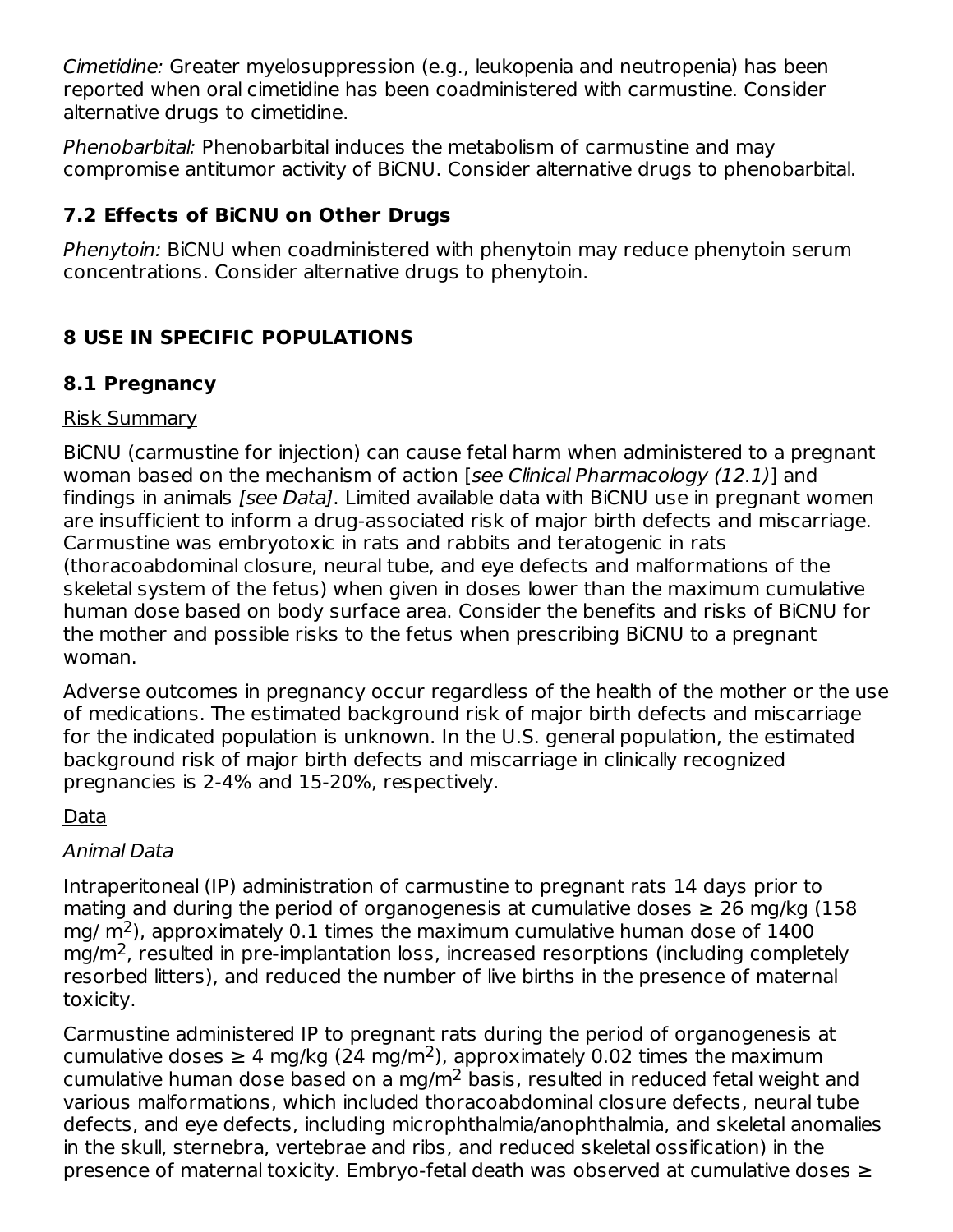8 mg/kg (48 mg/m<sup>2</sup>), approximately 0.03 times the maximum cumulative human dose on a mg/  $m<sup>2</sup>$  basis. Intravenous (IV) administration of carmustine to rats at a cumulative dose of 50 mg/kg (300 mg/ m<sup>2</sup>), approximately 0.2 times the maximum cumulative human dose on a mg/m<sup>2</sup> basis, during the last quarter of pregnancy resulted in the death of offspring within 4 months. Carmustine administered IV to rabbits during the period of organogenesis resulted in spontaneous abortions in mothers and growth defects in the fetus, mainly at cumulative doses  $\geq 13$  mg/kg (156 mg/ m<sup>2</sup>), approximately 0.1 times the maximum cumulative human dose on a mg/  $m<sup>2</sup>$  basis.

# **8.2 Lactation**

## Risk Summary

There is no information regarding the presence of carmustine in human milk, the effects on the breastfed infant, or the effects on milk production. Because many drugs are excreted in human milk and because of the potential for serious adverse events (e.g., carcinogenicity and myelosuppression) in nursing infants, nursing should be discontinued while taking BiCNU.

## **8.3 Females and Males of Reproductive Potential**

## **Contraception**

Advise female patients to avoid pregnancy during treatment with BiCNU because of the risk of fetal harm [see Use in Specific Populations (8.1)].

Advise female patients of reproductive potential to use highly effective contraception during and for up to six months after completion of treatment.

Advise males with female sexual partners of reproductive potential to use effective contraception during BiCNU treatment and for at least three months after the final dose of BiCNU [see Nonclinical Toxicology (13.1)].

## **Infertility**

Based on nonclinical findings, male fertility may be compromised by treatment with BiCNU [see Nonclinical Toxicology (13.1)].

## **8.4 Pediatric Use**

Safety and effectiveness in children have not been established. Delayed onset pulmonary fibrosis occurring up to 17 years after treatment has been reported in a long-term study of patients who received BiCNU in childhood and early adolescence (1-16 years). Eight out of the 17 patients (47%) who survived childhood brain tumors, including all the 5 patients initially treated at less than 5 years of age, died of pulmonary fibrosis. [see Adverse Reactions (6.1)].

# **8.5 Geriatric Use**

Clinical studies of BiCNU did not include sufficient numbers of subjects aged 65 and over to determine whether they respond differently from younger subjects. Other reported clinical experience has not identified differences in responses between the elderly and younger patients. In general, dose selection for an elderly patient should be cautious, usually starting at the low end of the dose range, reflecting the greater frequency of decreased hepatic, renal, or cardiac function, and of concomitant disease or other drug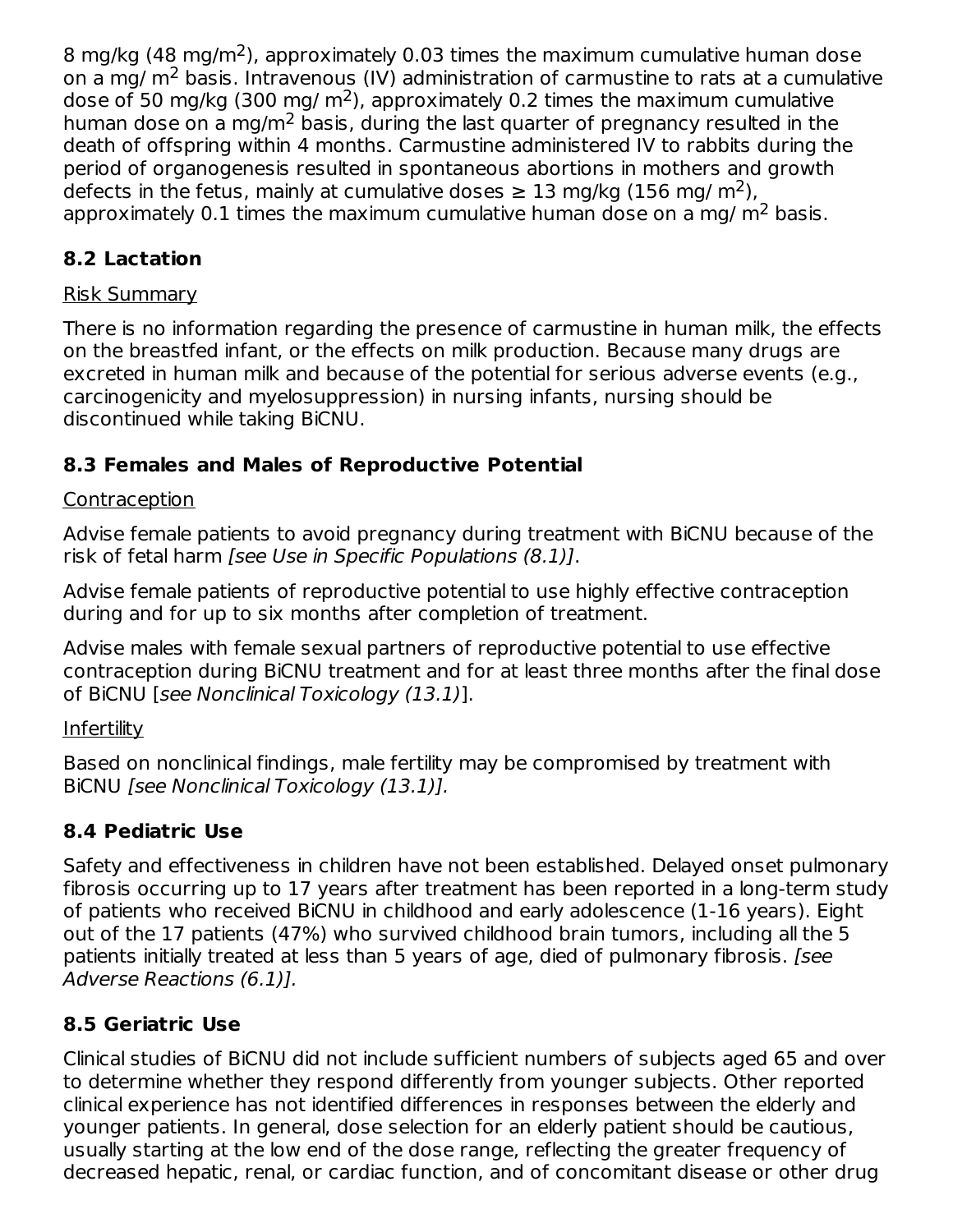therapy.

BiCNU and its metabolites are known to be substantially excreted by the kidney, and the risk of toxic reactions to this drug may be greater in patients with impaired renal function. Because elderly patients are more likely to have decreased renal function, care should be taken in dose selection, and renal function should be monitored.

## **10 OVERDOSAGE**

The main result of overdose is myeloablation. No proven antidotes have been established for BiCNU overdosage.

## **11 DESCRIPTION**

The active ingredient in BiCNU $^\circledR$  (carmustine for injection) is a nitrosourea with the chemical name 1,3-bis(2-chloroethyl)-1-nitrosourea and a molecular weight of 214.06. The drug product is supplied as sterile lyophilized pale yellow flakes or a congealed mass, and it is highly soluble in alcohol and lipids, and poorly soluble in water. BiCNU is administered by intravenous infusion after reconstitution, as recommended.

The structural formula of carmustine is:

BiCNU is available in 100-mg single dose vials of lyophilized material. Sterile diluent for constitution of BiCNU is co-packaged with the active drug product for use in constitution of the lyophile. The diluent is supplied in a vial containing 3 mL of Dehydrated Alcohol Injection, USP.

## **12 CLINICAL PHARMACOLOGY**

## **12.1 Mechanism of Action**

The mechanism of action of carmustine is not fully understood. While carmustine alkylates DNA and RNA, it is not cross-resistant with other alkylators. As with other nitrosoureas, it may also inhibit several key enzymatic processes by carbamoylation of amino acids in proteins. The metabolites may contribute to antitumor activity and toxicities of carmustine.

## **12.2 Pharmacodynamics**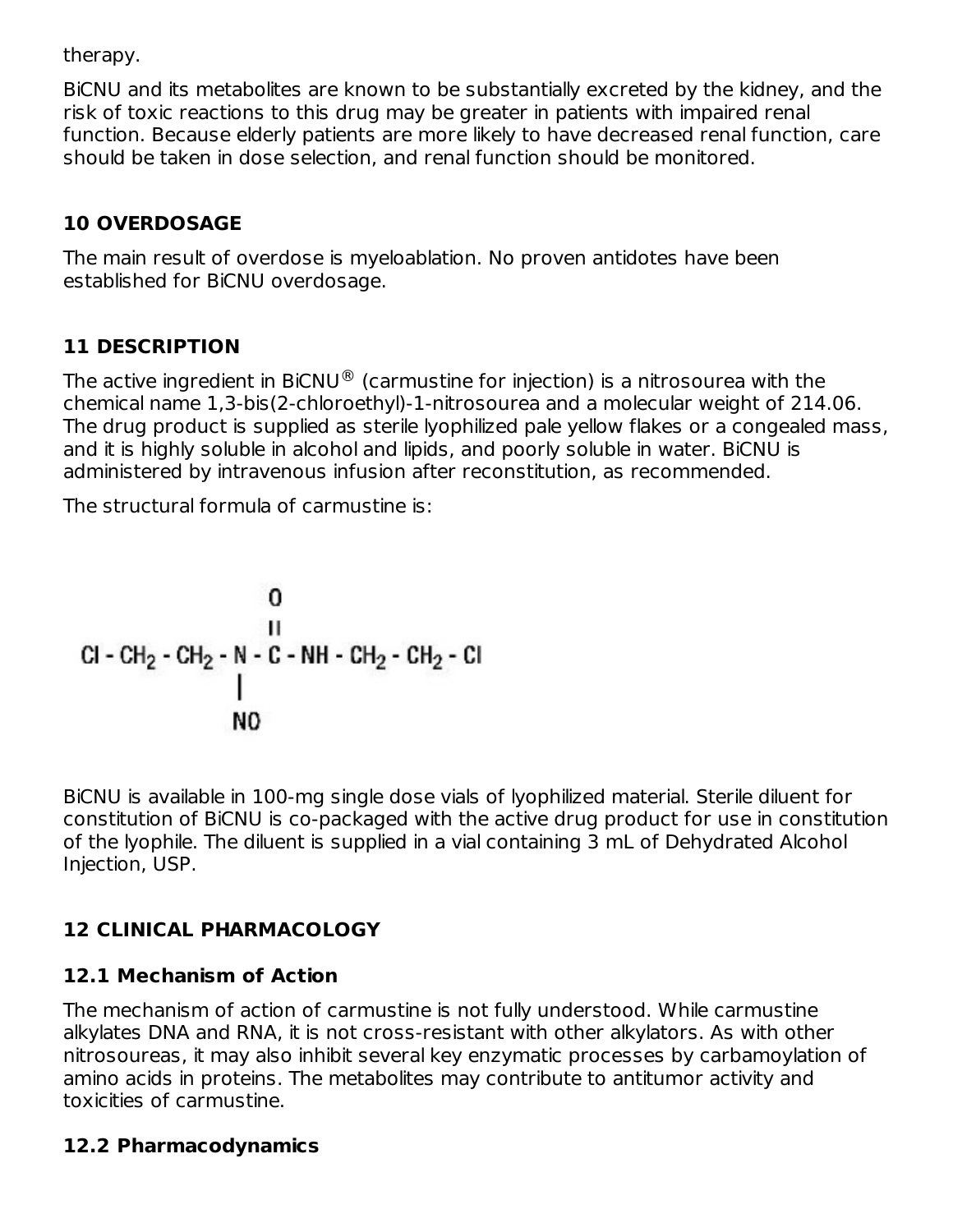The exposure-response relationship for efficacy or safety is unknown.

### **12.3 Pharmacokinetics**

#### Distribution

Carmustine crosses the blood-brain barrier. Levels of radioactivity in the CSF are greater than or equal to 50% of those measured concurrently in plasma.

#### **Elimination**

Following a short intravenous infusion, the reported elimination half-life ranges from 15 minutes to 75 minutes.

#### **Metabolism**

Carmustine may be inactivated through denitrosation reactions catalyzed by both cytosolic and microsomal enzymes, including NADPH and glutathione-S-transferase.

#### **Excretion**

Approximately 60% to 70% of a total dose is excreted in the urine within 96 hours. Approximately  $10\%$  is eliminated as respiratory CO $_2.$ 

## **13 NONCLINICAL TOXICOLOGY**

### **13.1 Carcinogenesis, Mutagenesis, Impairment of Fertility**

Carmustine is carcinogenic in rats and mice, producing a marked increase in tumor incidence in doses approximating those employed clinically. Nitrosourea therapy does have carcinogenic potential in humans [see Adverse Reactions (6.1)].

Carmustine was mutagenic and clastogenic in multiple in vitro and in vivo genetic toxicology studies.

Male rats treated with carmustine at cumulative doses  $\geq$  36 mg/kg (216 mg/ m<sup>2</sup>), approximately 0.15 times the maximum cumulative human dose on a mg/  $m^2$  basis, showed decreases in reproductive potential when mated with untreated female rats (e.g., decreased implantations, increased resorption rate, and a decrease in viable fetuses).

## **15 REFERENCES**

1. "OSHA Hazardous Drugs." OSHA. http://www.osha.gov/SLTC/hazardousdrugs/index.html

## **16 HOW SUPPLIED/STORAGE AND HANDLING**

## **16.1 How Supplied**

BiCNU $^{\circledR}$  (carmustine for injection). Each package includes a vial containing 100 mg carmustine and a vial containing 3 mL sterile diluent.

NDC 23155-261-41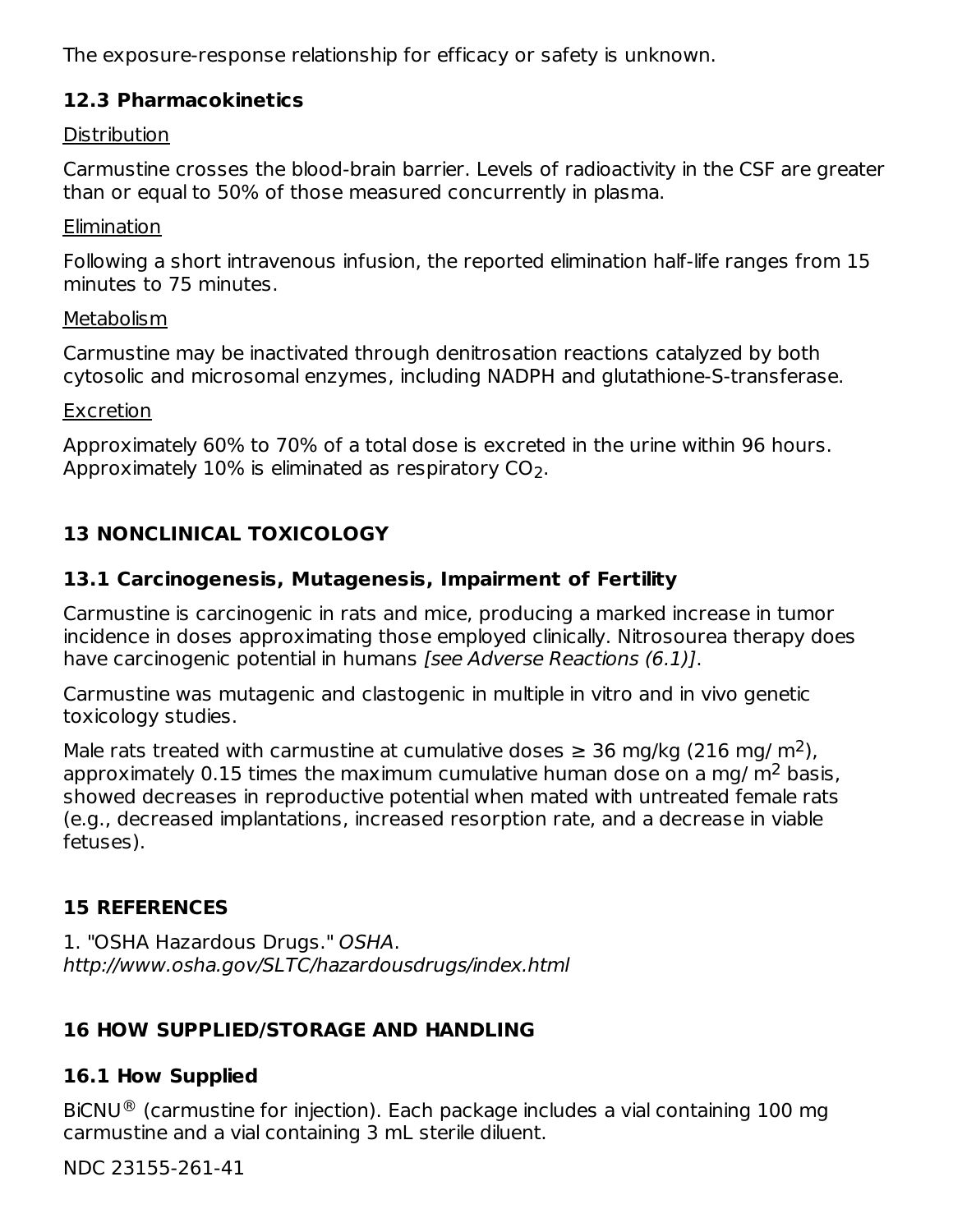## **16.2 Storage and Handling**

Store product and diluent in a refrigerator (2°-8°C, 36°-46°F).

### **Stability**

Store the unopened vial of the dry drug in a refrigerator (2°-8°C, 36°-46°F). Store the diluent vials in a refrigerator (2°-8°C, 36°-46°F). The recommended storage of unopened BiCNU vials provides a stable product for up to 3 years.

### Compatibility/ Incompatibility with Containers

The intravenous solution is unstable in polyvinyl chloride container. **DO NOT USE PVC Containers**.

Administer BiCNU solution from the **glass bottles or polypropylene container only. Ensure the polypropylene containers used are PVC free and DEHP free.**

### **Important Note**

BiCNU has a low melting point (30.5°-32.0°C or 86.9°-89.6°F). Exposure of the drug to this temperature or above will cause the drug to liquefy and appear as an oil film on the vials. This is a sign of decomposition and vials should be discarded. If there is a question of adequate refrigeration upon receipt of this product, immediately inspect the vial in each individual carton. Hold the vial to a bright light for inspection. The BiCNU will appear as a very small amount of dry flakes or dry congealed mass. If this is evident, the BiCNU is suitable for use and should be refrigerated immediately.

## **17 PATIENT COUNSELING INFORMATION**

## Myelosuppression [see Warnings and Precautions (5.1)].

A serious and frequent toxicity of BiCNU is delayed myelosuppression and usually occurs 4 to 6 weeks after drug administration. Hence, patients should be advised to get blood counts monitored weekly for at least 6 weeks. The bone marrow toxicity of BiCNU is cumulative.

## Pulmonary Toxicity [see Warnings and Precautions (5.2)].

Advise patients to contact a health care professional immediately for any of the following: shortness of breath, particularly during exercise, dry, hacking cough, fast, shallow breathing, gradual unintended weight loss, tiredness, aching joints and muscles, clubbing (widening and rounding) of the tips of the fingers or toes.

### Seizures [see Adverse Reactions (6)]

Inform the patient that they may suffer from fits and advise them to get medical attention immediately in such cases.

### Pregnancy [see Warnings and Precautions (5.6) and Use in Specific Populations (8.1 and 8.3)]

Advise pregnant women and females of reproductive potential that BiCNU exposure during pregnancy can result in fetal harm. Advise female patients to contact their healthcare provider with a known or suspected pregnancy. Advise women of reproductive potential to avoid becoming pregnant. Advise females of reproductive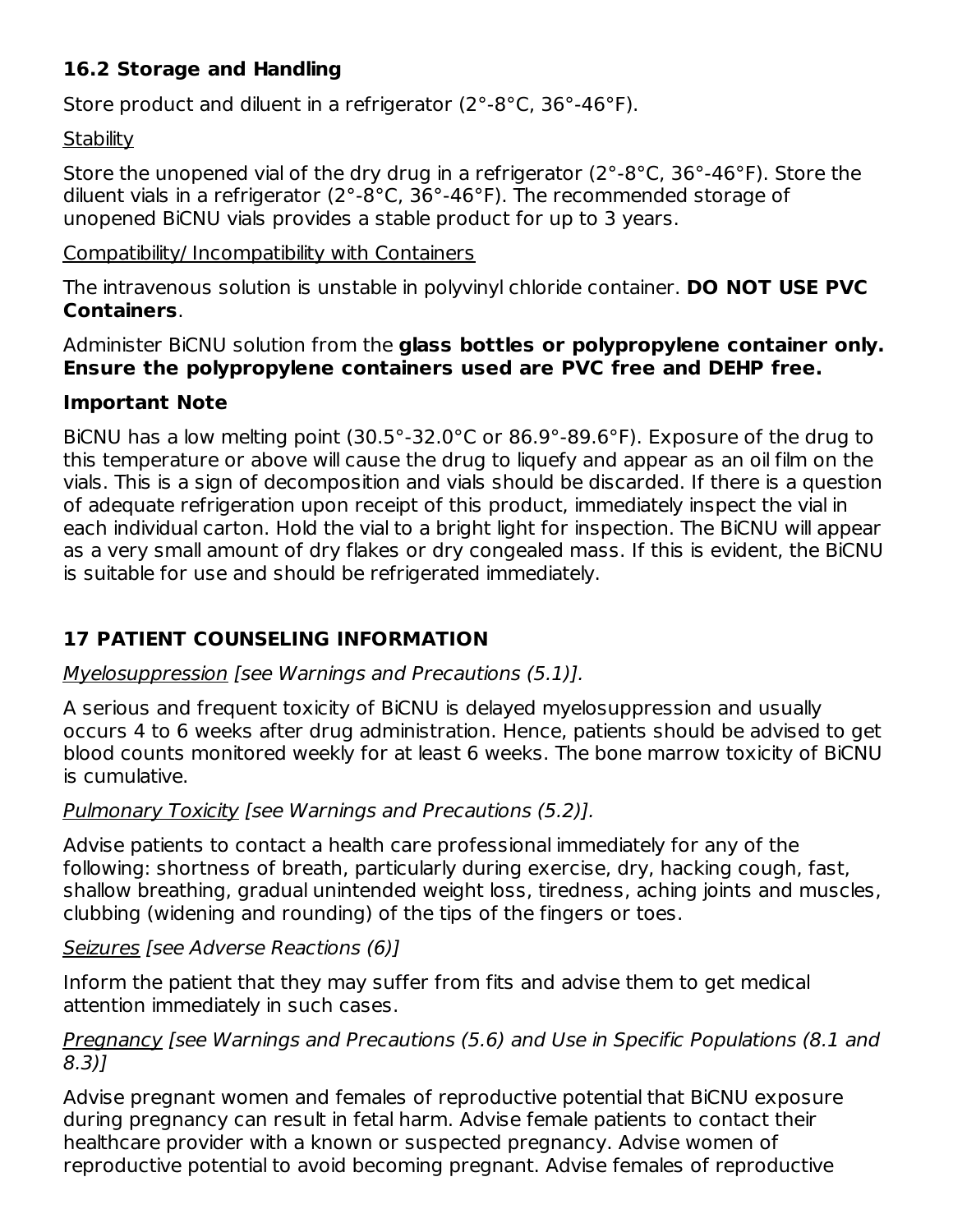potential to use effective contraception during treatment. Lactation [see Use in Specific Populations (8.2)] Advise the female patient to discontinue nursing while taking BiCNU. Manufactured by:

### **Gland Pharma Limited**

Visakhapatnam-530049, Andhra Pradesh, India. Manufactured for: **Avet Pharmaceuticals Inc.**

East Brunswick, NJ 08816 1.866.901.DRUG (3784)



**Revised: 10/2020**

**PACKAGE LABEL.PRINCIPAL DISPLAY PANEL NDC 23155-262-31 Rx only Dehydrated Alcohol Injection, USP 3 mL Sterile Diluent for BiCNU ®(carmustine for injection)**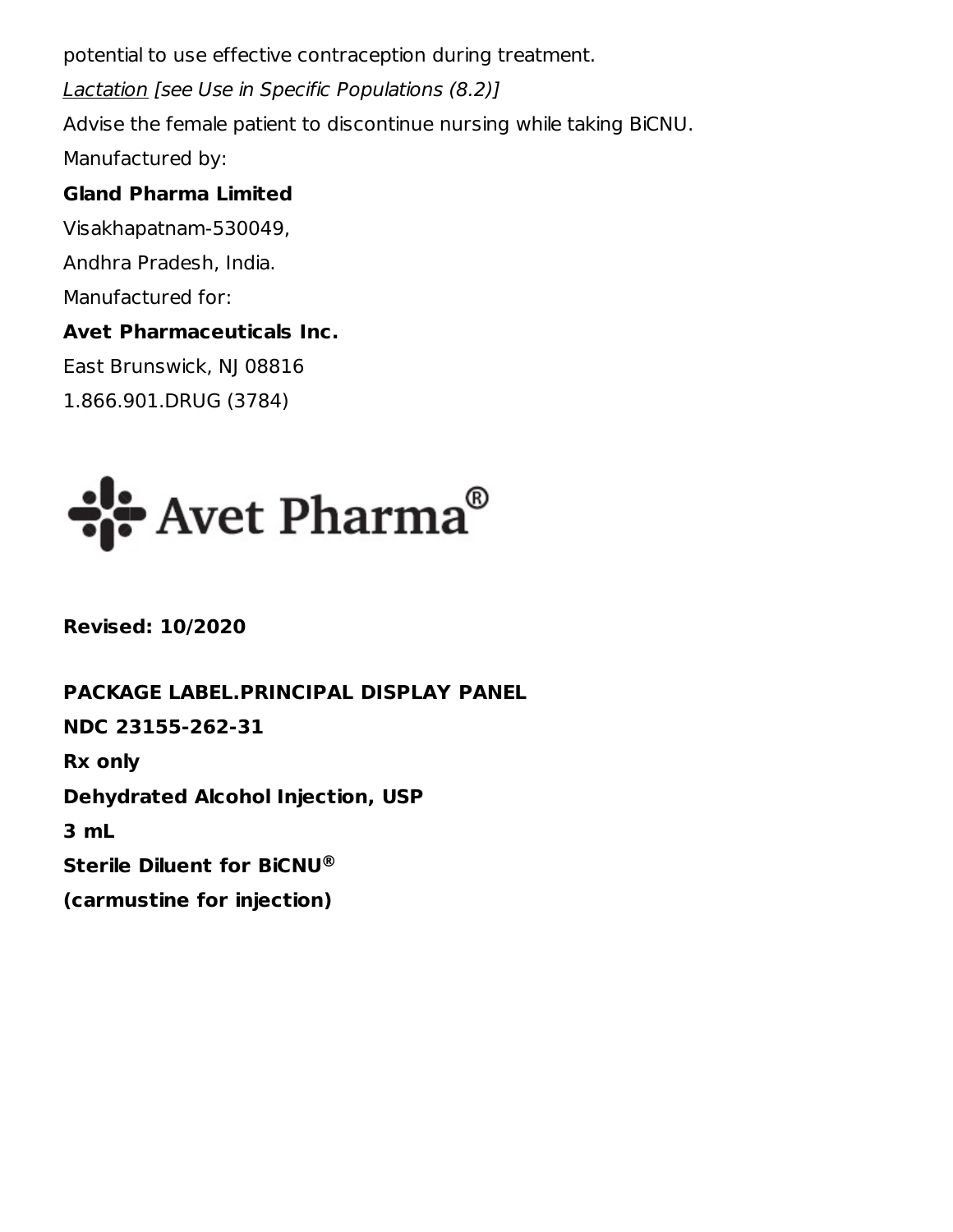

## **PACKAGE LABEL.PRINCIPAL DISPLAY PANEL**

**NDC 23155-589-31**

**BiCNU ®**

**(carmustine for injection)**

**100 mg per vial**

**For intravenous infusion after reconstitution**

#### **REFRIGERATE IMMEDIATELY**

**Single Dose Vial - Discard Unused Portion**



## **PACKAGE LABEL.PRINCIPAL DISPLAY PANEL**

### **NDC 23155-261-41**

**Rx only**

**BiCNU ®**

**(carmustine for injection)**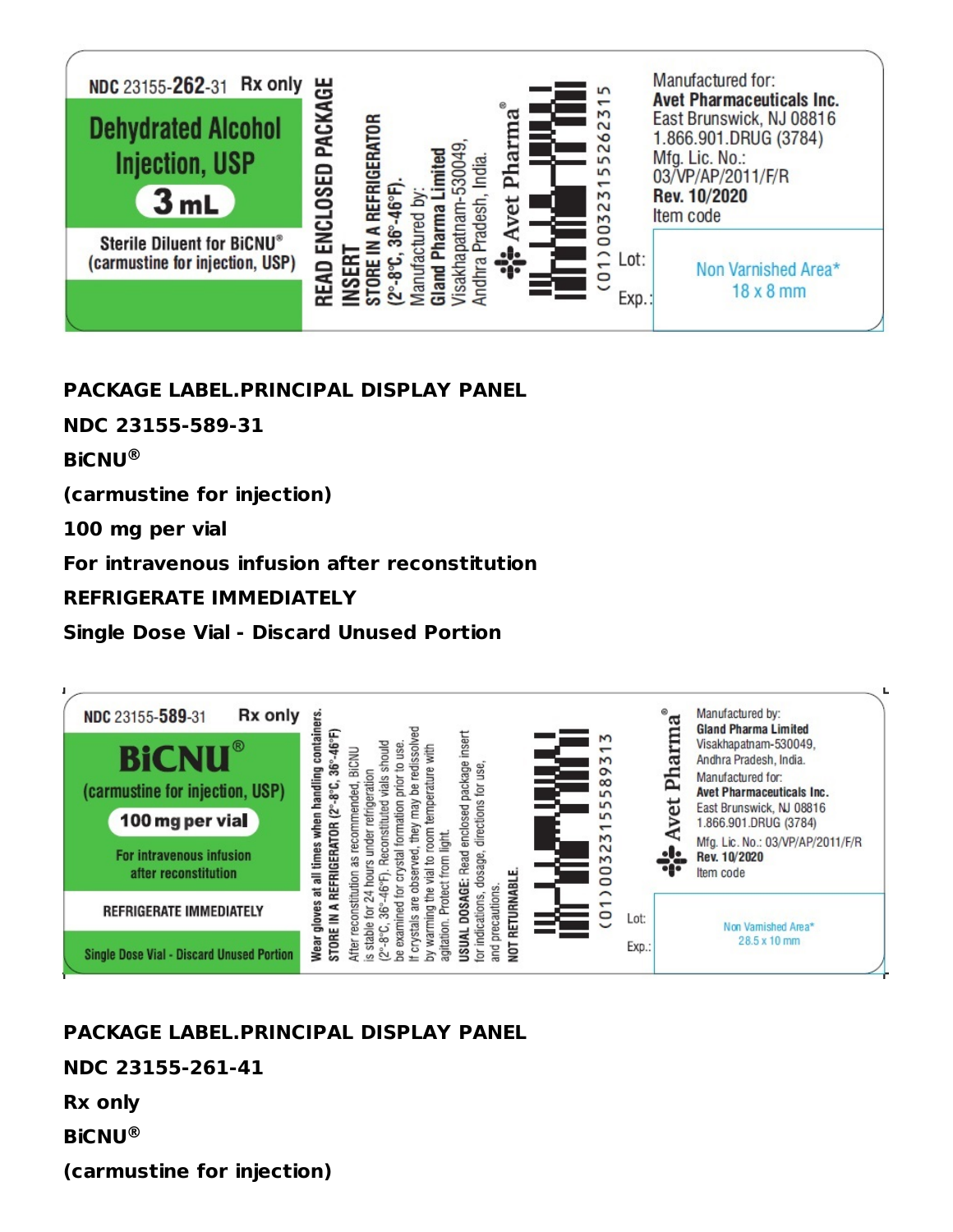**100 mg per vial**

**Each carton contains: 1 vial BiCNU (carmustine) for injection 100 mg, 1 vial Sterile Diluent for BiCNU 3 mL**

**For intravenous infusion after reconstitution**

#### **REFRIGERATE IMMEDIATELY**

#### **Single Dose Vial – Discard Unused Portion**



| Callitustile Kit           |                                                                             |                                                     |               |                                |                                     |
|----------------------------|-----------------------------------------------------------------------------|-----------------------------------------------------|---------------|--------------------------------|-------------------------------------|
|                            |                                                                             |                                                     |               |                                |                                     |
| <b>Product Information</b> |                                                                             |                                                     |               |                                |                                     |
|                            | HUMAN PRESCRIPTION DRUG<br><b>Item Code (Source)</b><br><b>Product Type</b> |                                                     | NDC:23155-261 |                                |                                     |
|                            |                                                                             |                                                     |               |                                |                                     |
|                            |                                                                             |                                                     |               |                                |                                     |
| <b>Packaging</b>           |                                                                             |                                                     |               |                                |                                     |
| #                          | <b>Item Code</b>                                                            | <b>Package Description</b>                          |               | <b>Marketing Start</b><br>Date | <b>Marketing End</b><br><b>Date</b> |
| $\mathbf{1}$               | NDC:23155-261-<br>41                                                        | 1 in 1 CARTON; Type 0: Not a Combination<br>Product |               | 04/04/2013                     |                                     |
|                            |                                                                             |                                                     |               |                                |                                     |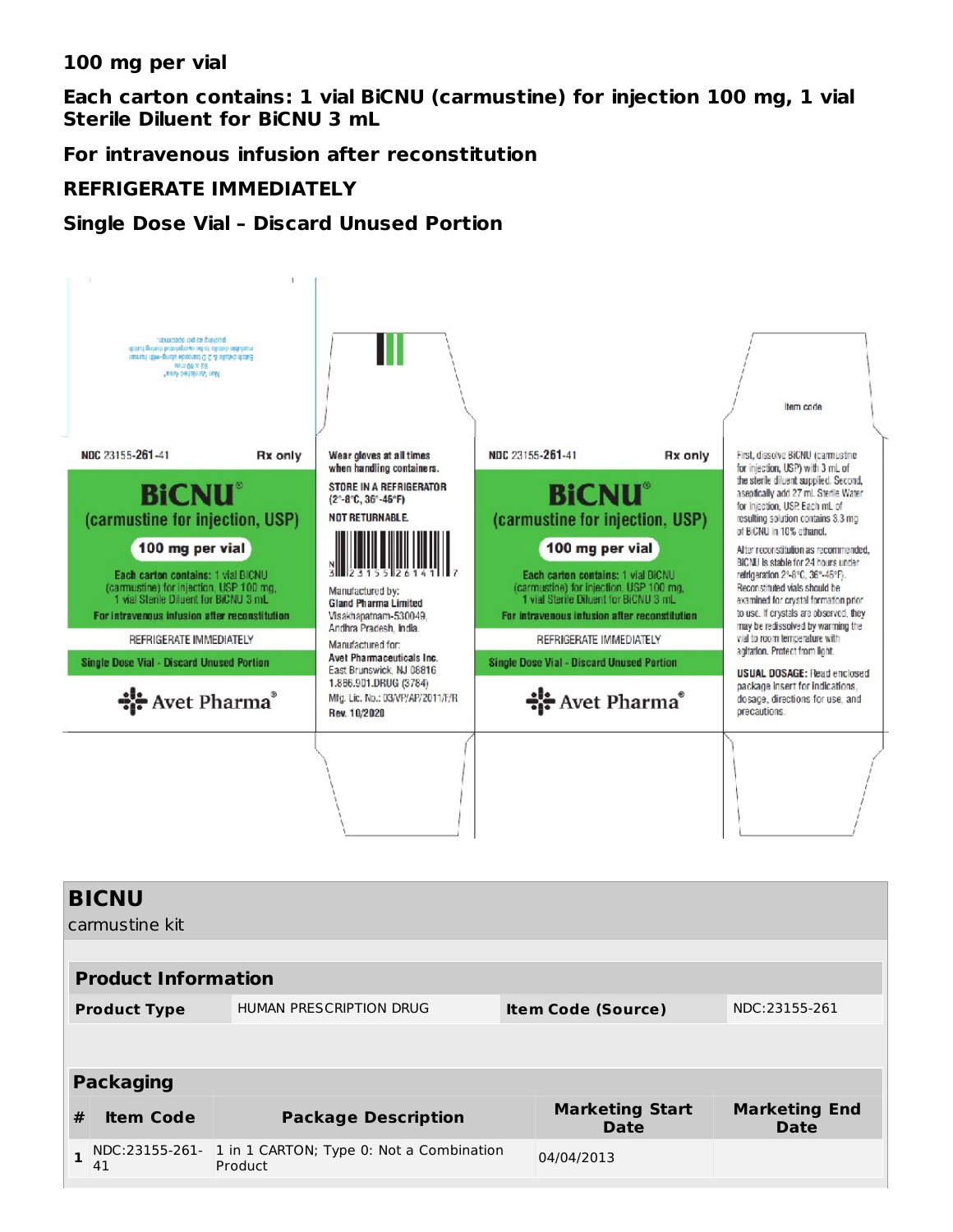| <b>Quantity of Parts</b>                               |           |                                                         |       |                                       |                      |
|--------------------------------------------------------|-----------|---------------------------------------------------------|-------|---------------------------------------|----------------------|
| Part #<br><b>Package Quantity</b>                      |           |                                                         |       | <b>Total Product Quantity</b>         |                      |
| Part 1<br>1 VIAL                                       |           |                                                         | 3 mL  |                                       |                      |
| 1 VIAL, SINGLE-DOSE<br>Part 2                          |           |                                                         | 30 mL |                                       |                      |
|                                                        |           |                                                         |       |                                       |                      |
| Part 1 of 2                                            |           |                                                         |       |                                       |                      |
| <b>DEHYDRATED ALCOHOL</b>                              |           |                                                         |       |                                       |                      |
| alcohol injection                                      |           |                                                         |       |                                       |                      |
|                                                        |           |                                                         |       |                                       |                      |
|                                                        |           |                                                         |       |                                       |                      |
| <b>Product Information</b>                             |           |                                                         |       |                                       |                      |
| <b>Item Code (Source)</b>                              |           | NDC:23155-262                                           |       |                                       |                      |
| <b>Route of Administration</b>                         |           | <b>INTRAVENOUS</b>                                      |       |                                       |                      |
|                                                        |           |                                                         |       |                                       |                      |
| <b>Inactive Ingredients</b>                            |           |                                                         |       |                                       |                      |
|                                                        |           | <b>Ingredient Name</b>                                  |       |                                       | <b>Strength</b>      |
| ALCOHOL (UNII: 3K9958V90M)                             |           |                                                         |       |                                       |                      |
|                                                        |           |                                                         |       |                                       |                      |
|                                                        |           |                                                         |       |                                       |                      |
| <b>Packaging</b>                                       |           |                                                         |       |                                       |                      |
| <b>Package Description</b><br>$\#$<br><b>Item Code</b> |           |                                                         |       |                                       | <b>Marketing End</b> |
|                                                        |           |                                                         |       | <b>Marketing Start</b><br><b>Date</b> | <b>Date</b>          |
| NDC:23155-262-<br>$\mathbf{1}$                         |           | 3 mL in 1 VIAL; Type 0: Not a Combination               |       |                                       |                      |
| 31                                                     | Product   |                                                         |       |                                       |                      |
|                                                        |           |                                                         |       |                                       |                      |
| <b>Marketing Information</b>                           |           |                                                         |       |                                       |                      |
| <b>Marketing</b>                                       |           | <b>Application Number or Monograph</b>                  |       | <b>Marketing Start</b>                | <b>Marketing End</b> |
| <b>Category</b><br><b>NDA</b>                          | NDA017422 | <b>Citation</b>                                         |       | <b>Date</b><br>04/04/2013             | <b>Date</b>          |
|                                                        |           |                                                         |       |                                       |                      |
|                                                        |           |                                                         |       |                                       |                      |
| Part 2 of 2                                            |           |                                                         |       |                                       |                      |
| <b>BICNU</b>                                           |           |                                                         |       |                                       |                      |
|                                                        |           | carmustine injection, powder, lyophilized, for solution |       |                                       |                      |
|                                                        |           |                                                         |       |                                       |                      |
|                                                        |           |                                                         |       |                                       |                      |
| <b>Product Information</b>                             |           |                                                         |       |                                       |                      |
| <b>Item Code (Source)</b>                              |           | NDC:23155-589                                           |       |                                       |                      |